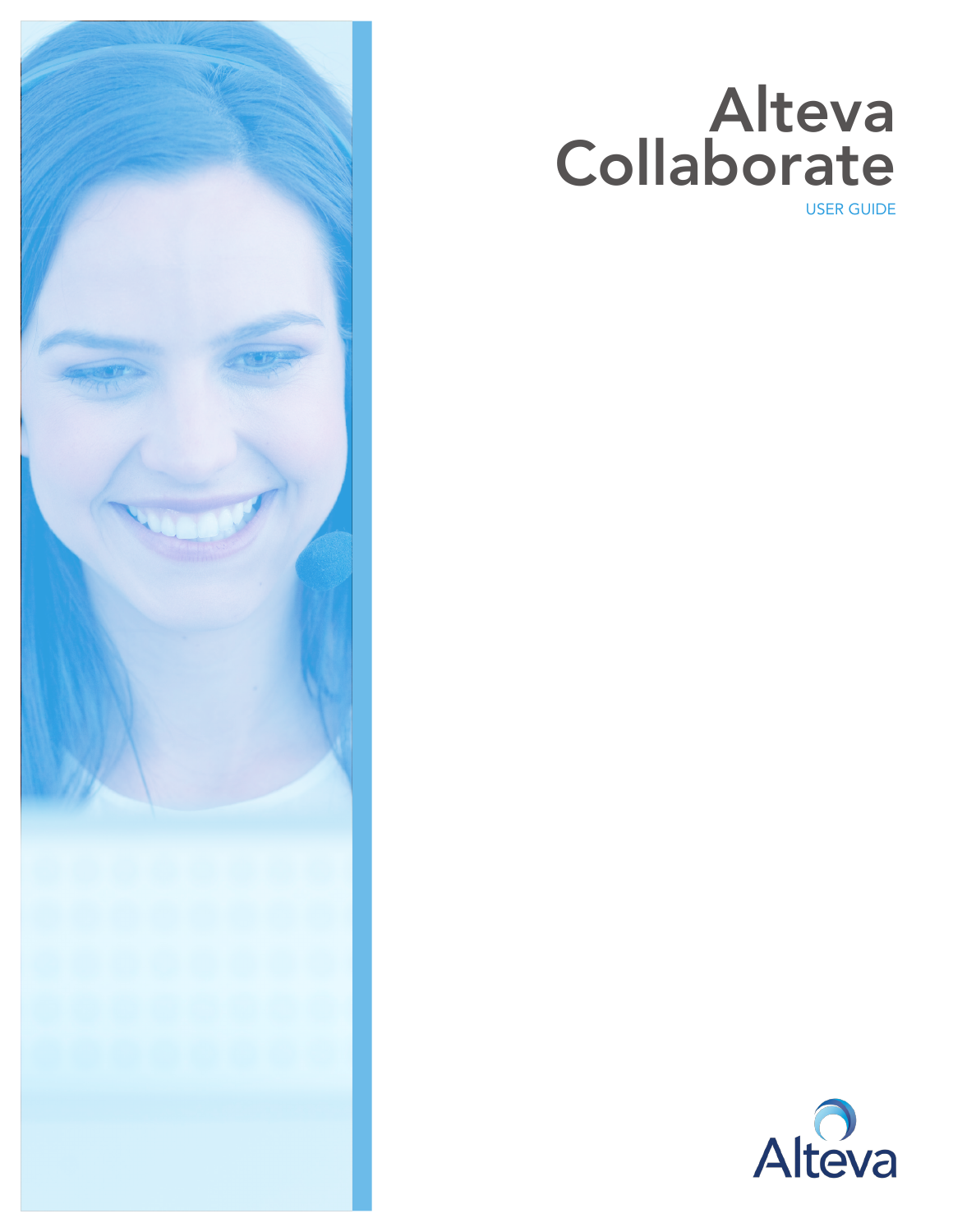# Setting Up a Conference Call

# When you are ready for a conference follow these simple steps:

- 1. Inform all participants of the date and time of the conference.
- 2. Give all participants your Alteva Collaborate phone number and 7-digit access code.
- 3. When it is time for your conference, dial in on the Alteva Collaborate phone number, enter your 7-digit access code, then listen to the prompts to enter your Chairperson pass code to begin the conference.
- 4. Conference participants dial the Alteva Collaborate number at the designated time, enter the 7-digit access code, and the conference is underway.

#### Alteva Collaborate Account Options

- $\blacktriangleright$  Change Chairperson passcode change this periodically to ensure security
- Record participant name (on/off) when set to "on" this allows you to use  $\star$  9 the Roll Call feature during a meeting and to use the Name Announce option (see below)
- $\blacktriangleright$  Set conference entry/exit announcement
	- » (choose one): Tones, Silence, Name Announce)

To change these settings dial in to Alteva Collaborate; enter your 7-digit access code followed by your Chairperson pass code; press 2 to change account options and then just follow the voice prompts. These options can be changed as often as you like.

# Alteva Collaborate Controls and Commands

As the conference Chairperson, you can control the access to your conference, as well as who can speak or just listen. To keep your conference well organized the following commands are available to you at any time during the conference. They can be activated through the touch-tone phone that you used to initiate the conference through your computer.

#### Helpful Hints for Using Alteva Collaborate

The maximum number of participants that can join the conference (including the Chairperson) is based on your individual subscription. Anyone trying to join the conference once the maximum number of participants has been reached will not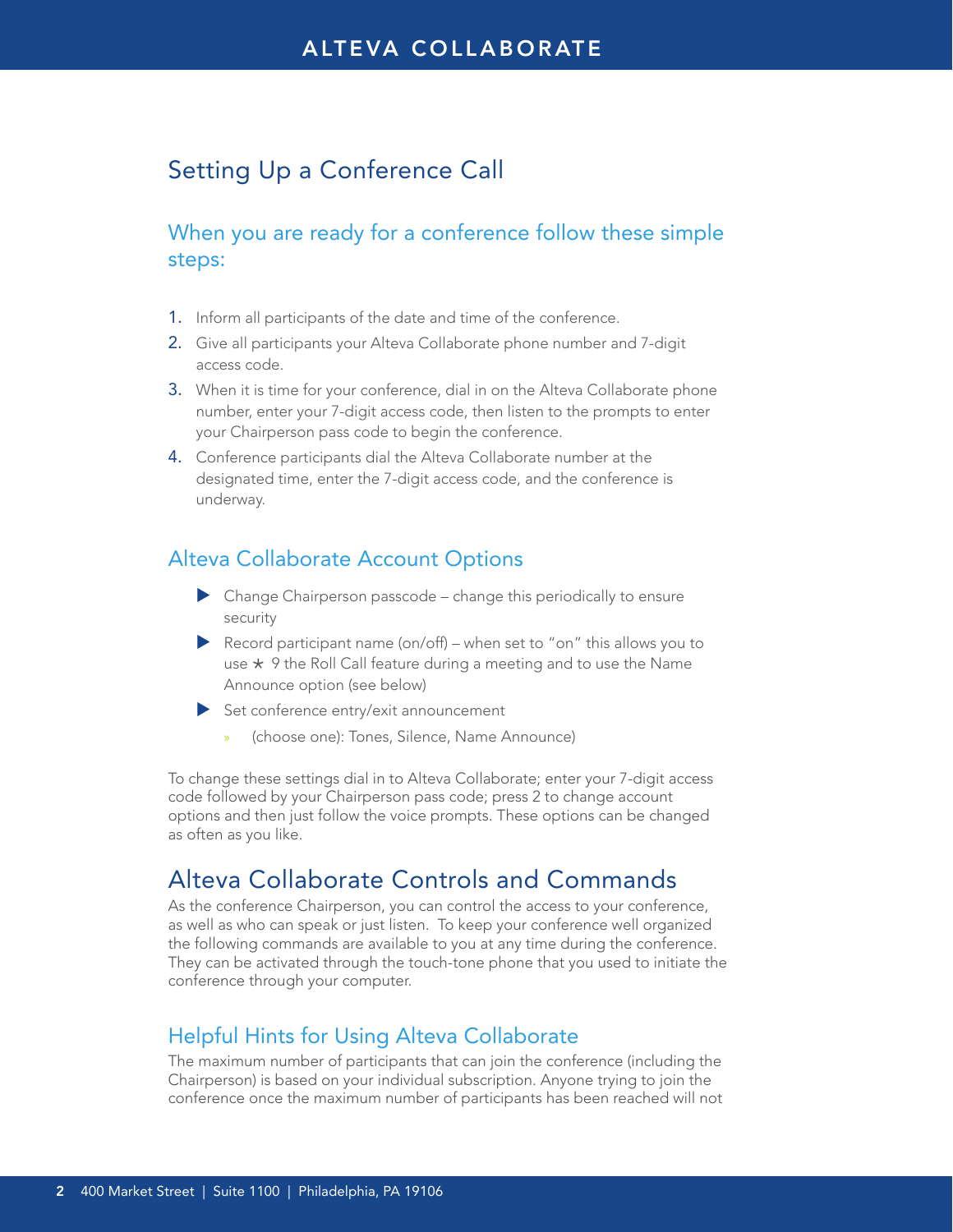be able to join.

If participants dial in before the Chairperson, they will be placed on music hold until the Chairperson joins the conference.

 $\blacktriangleright$  The Quick Start feature allows conferencing to begin without requiring the Chairperson to start the meeting. This feature does override the security requirement of Chairperson Pass code entry to start the conference.\*

When the Chairperson hangs up, the conference call will end. To allow the conference to continue after the Chairperson leaves, he or she should press  $\star$  8 early in the conference in case of an inadvertent disconnection.

 $\blacktriangleright$  The Auto Continuation feature allows all conferences to continue after the Chairperson disconnects without any additional touch-tone commands.\*

When a participant joins or leaves the conference a tone is normally heard. Some Alteva Collaborate subscriptions are configured to record and announce the names of participants as they enter or leave the conference. When this feature is enabled, a Chairperson or participant can press  $\star$  9 to receive a roll call of everyone on the conference.

To include participants, you can dial out to them after the conference has begun. Press  $\star$  1 and follow the prompts. This is also an alternate method for connecting participants outside North America.

# Chairperson Commands and Features

| Command   | Feature                                                       |
|-----------|---------------------------------------------------------------|
| $*1$      | Dial out to a participant                                     |
|           | $\star$ 1 Join new participant to the conference              |
|           | $\star$ 2 Join new participant and dial another participant   |
|           | * 3 Disconnect line and rejoin conference                     |
|           | * 4 Disconnect line and dial another participant              |
| $*2$      | Record conference (on/off)                                    |
| $*4$      | Lock conference (prevent new participants)                    |
| $*5$      | Unlock conference (allow new participants)                    |
| *6        | Mute line                                                     |
| $*7$      | Un-mute line                                                  |
| $*8$      | Allow conference to continue after you disconnect             |
| $*9$      | Automated roll call of conference participants (if activated) |
| $\star$ # | Count the number of participants on the conference            |
| ##        | Mute all lines                                                |
| 99        | Un-mute all lines                                             |
| 00        | Ask for operator                                              |
| $***$     | List available commands                                       |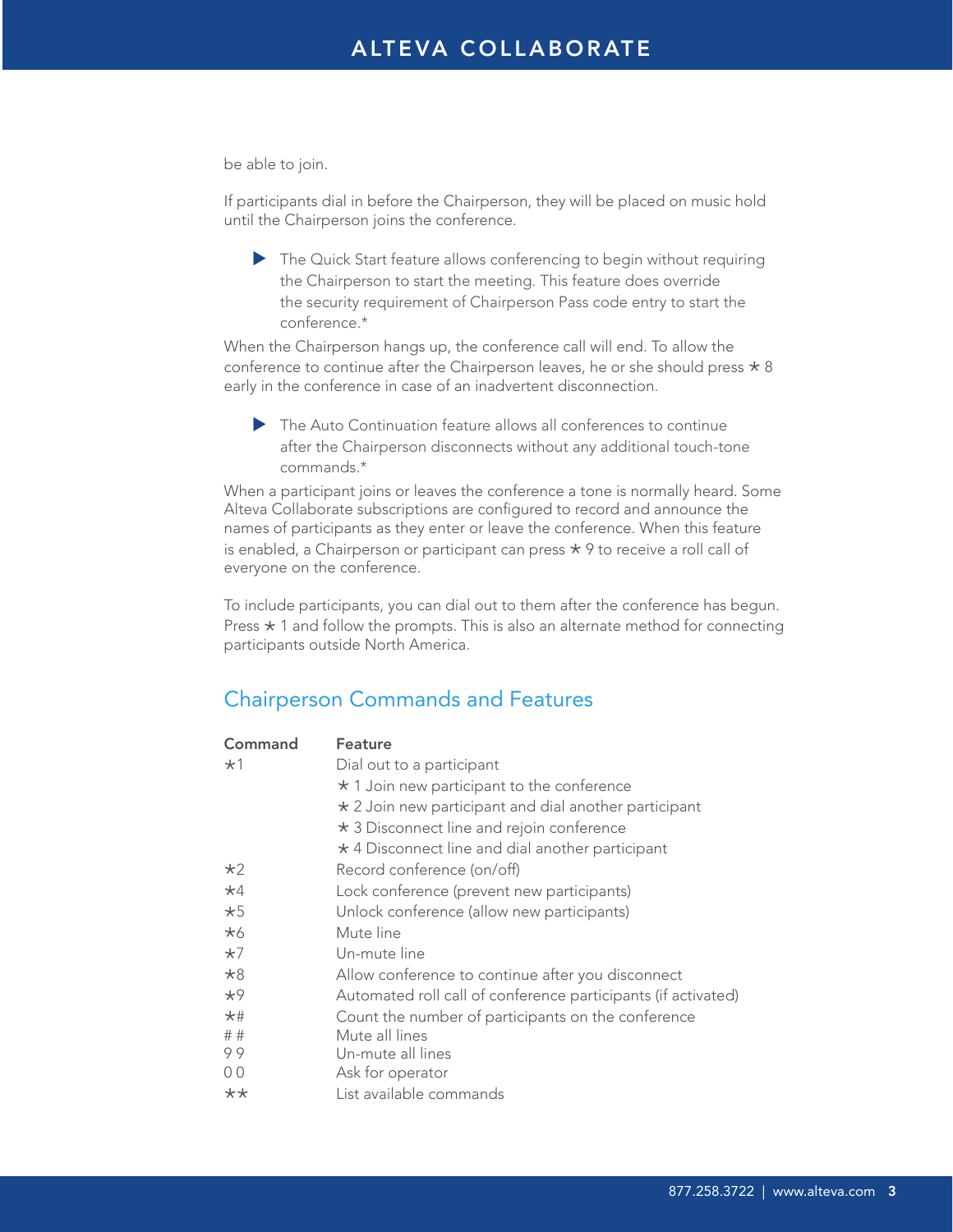## Participant Options and Commands

Participants can choose from these commands during the conference.

| Command        | Feature                                        |
|----------------|------------------------------------------------|
| $*6$           | Mute line                                      |
| $*7$           | Un-mute line (cannot override the Chairperson) |
| $*9$           | Automated roll call (if activated)             |
| $*$ #          | Count participants                             |
| 0 <sup>0</sup> | Ask for operator                               |
| $**$           | List available commands                        |
|                |                                                |

#### Keeping Your Conference Secure

Here are a few suggestions for maintaining the security of your conferences.

Note: Change your Chairperson pass code number frequently.

Follow these steps:

- 1. Dial your Alteva Collaborate phone number.
- 2. Enter your 7-digit access code.
- 3. Press the  $\star$  key.
- 4. Enter your current Chairperson pass code.
- 5. Select Option 2.
- 6. Follow the prompts to create a new Chairperson pass code (4-9 digits).

Assign an additional security pass code (4-9 digits) to sensitive conferences. Be sure to inform all participants of the security pass code before you begin the conference. After you have entered your 7-digit access code at the start of your conference, you will then be prompted to enter the security pass code for that conference. If you enter this pass code, everyone that dials into this conference must also enter the same pass code.

# Alteva Collaborate Web Meeting Allows You to:

- Manage your Alteva Collaborate meeting online using easy point and click conference commands
- $\blacktriangleright$  Show slide presentations and graphics to meeting participants
- $\blacktriangleright$  Record a conference (audio only or include synchronized slides)

#### Setting Up a Web Conference Call

- 1. If this is your first Alteva Collaborate conference, familiarize yourself with the controls and capabilities of the standard Alteva Collaborate conference commands.
- 2. Inform all participants of the date and time of the conference.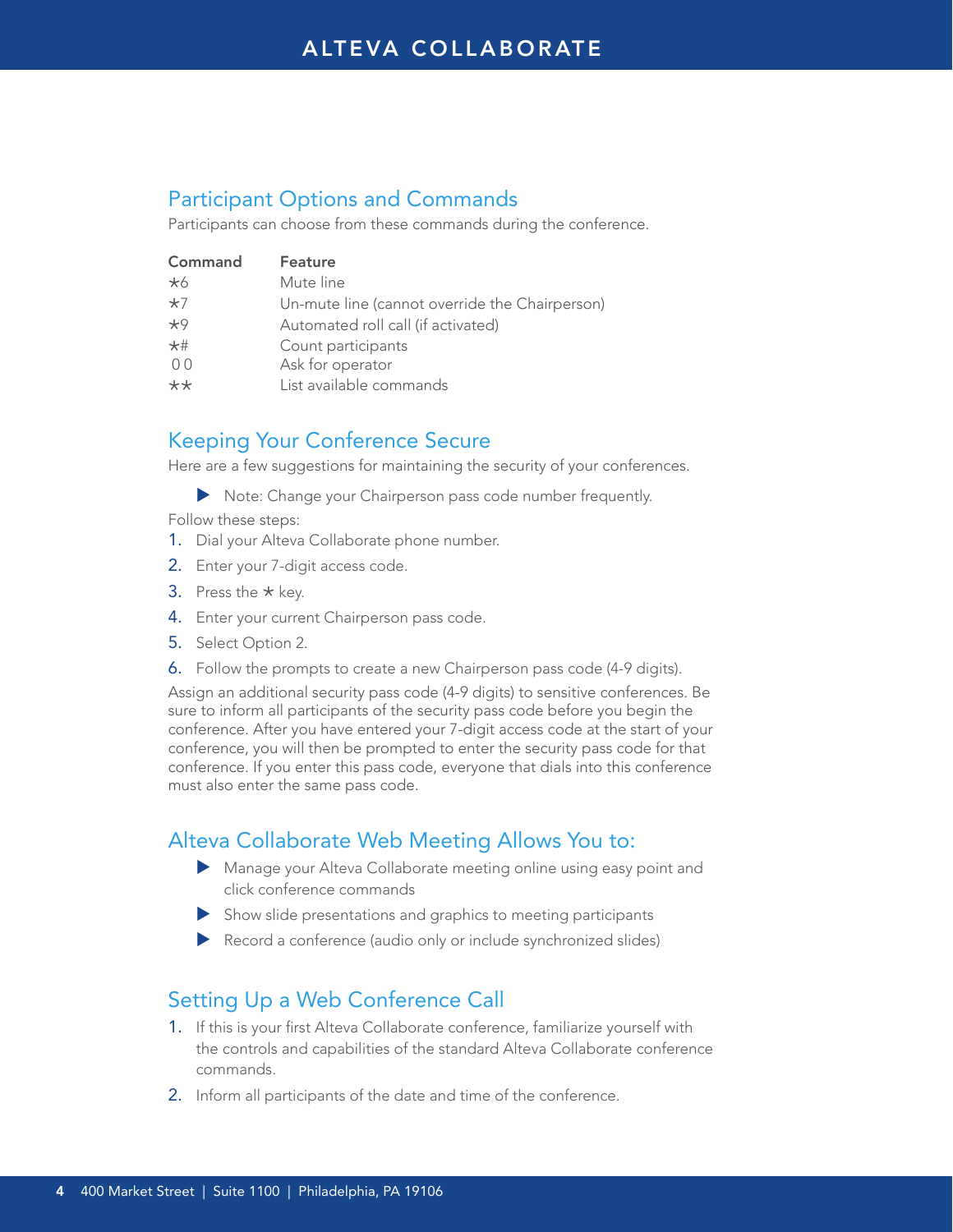# ALTEVA COLLABORATE

- 3. Give participants your Alteva Collaborate phone number and 7-digit access code.
- 4. If you are using the Alteva Collaborate Web Meeting slide presentation feature, provide participants with this URL to join the Web Conference: http://autorecord.cfer.com/Altevacollaborate
- 5. When it is time for your conference, dial in on the Alteva Collaborate phone number, enter your 7-digit access code, then listen to the prompts to enter your Chairperson pass code to begin the conference.
- 6. Login to your Alteva Collaborate Web Meeting (see below). If this is your first time using Web Meeting, allow extra time to download and install the Java plug-in.
- 7. Conference participants dial the Alteva Collaborate number at the designated time, enter the 7-digit access code, and the conference is underway.
- 8. If a slide presentation is used, the participants can view slides using a standard web browser. (There are no plug-ins required for the participant).

### Login to the Ready-Access Web Meeting

1. Using a Web browser, go to http://autorecord.cfer.com/Altevacollaborate and select "Start/Manage a Conference" from menu.

Note; If you have not previously installed Java 2 Runtime Environment 1.3 you will receive a message asking if you would like to begin installation of this plug-in.

- 2. Click "OK" to start the installation.
- 3. After you login you will be presented with the Alteva Collaborate Web Meeting screens.

Note: Participants who login will initially see the Alteva Collaborate Participant Lobby screen if the Web Conference has not started. If they login after the Web Conference has started, participants will see the slide that the Chairperson is showing to participants.

#### Chairperson Conference Control Screen

The Conference Control screen is your main console for managing your conference. All the features of the Alteva Collaborate Web Meeting Service are available through the console.